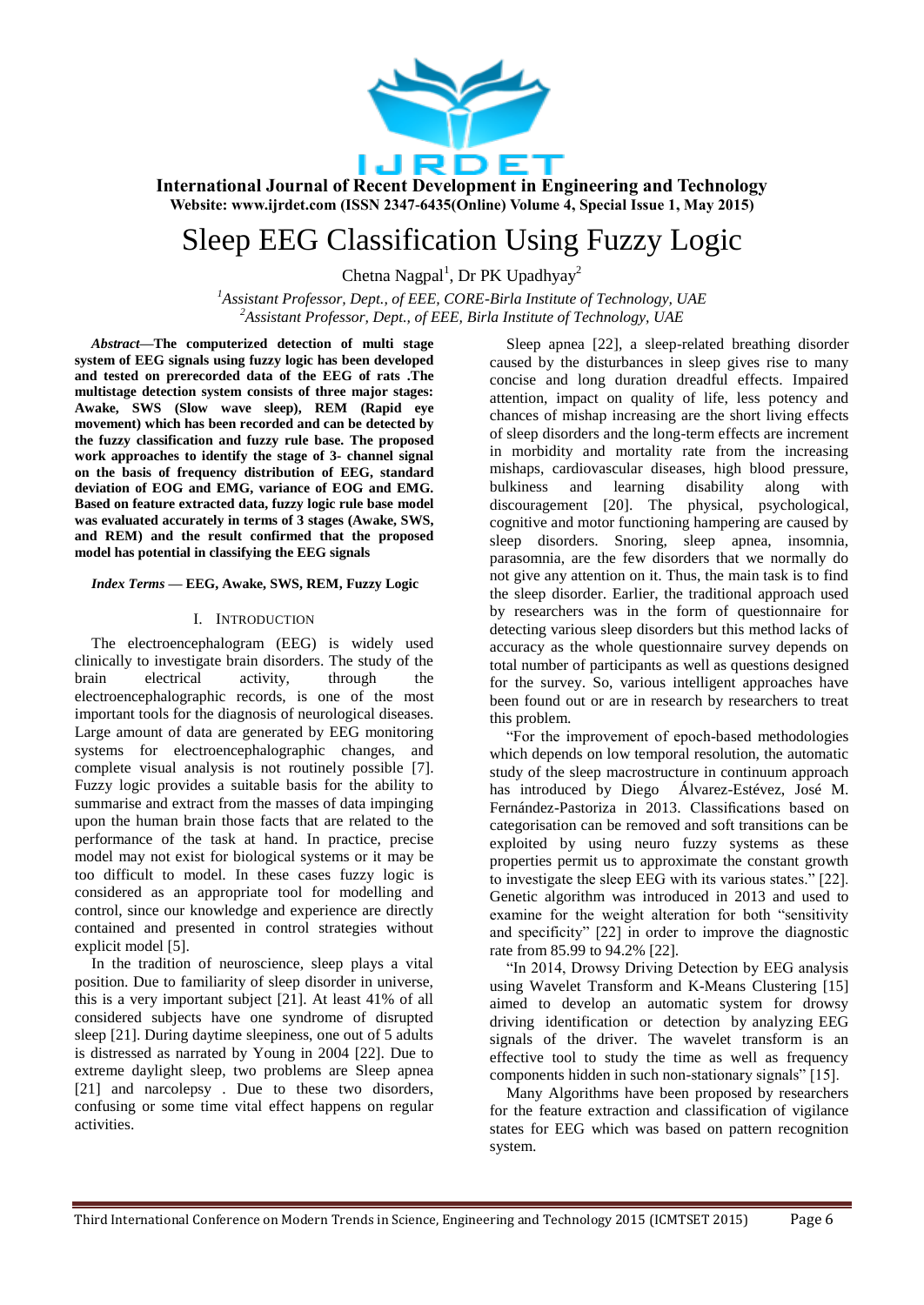

In 2007, L&A, Wang & He introduced the comparison of those algorithm and divided in to different classes i.e., linear classifiers (proposed by "Müller et al., 2004"[23]),<br>non-Bayesian classifiers ("Tavakolian & non-Bayesian classifiers ("Tavakolian & Rezaei.,2004"[23]) , nearest neighbor classifiers (proposed by "blakertz in 2002"[23]) ,decision tree by duman etal in 2009 ,combination of classifiers( proposed by Übeyli, 2008"[23]).

For the experimental purpose rates have been used as specimen as human beings have restrict researchers to perform additional experiments such as heat exposure at different temperatures for analysis of different stress conditions of human beings.

The current study also implements fuzzy logic methods to develop an automatic classifier to categorize the vigilance states of rats. "The typical signals of one channel EEG recording in three different states were labeled in advance. With the proposed method, three types of vigilance state can be categorized automatically without human interpolation.

The proposed method has two advantages which lead to reduce the amount of effort required to refrain classifier parameters. In Fuzzy qualitative approach, the classifier itself learns the parameters to attain the best categorization of the EEG signals [20]. Second, previous classification procedures involve high dimensional mathematical computations that may not be spontaneous.

## II. MATERIALS AND METHODS

The experiments were carried out with male Charles Foster rats of age 12-14 weeks and weight around 180-200 grams at the beginning of the experiment. The rats were individually housed in polypropylene cages (30 cm  $\times$  20 cm  $\times$  15 cm) with drinking water and food (Hindustan Liver Limited, India) *ad libitum]*. For continuous EEG monitoring, recording electrodes were chronically implanted on the skull of the rat. The continuous four hours of recordings of EEG, EOG and EMG were per- formed from 12.00 hour to 16.00 hours IST on the re- cording day through the 8 channels Electroencephalogram- graph (EEG-8, Recorders & Medicare Systems, and India). The paper recordings were performed with standard amplifier setup (Sinha, 2004) and at the chart speed of 7.5 mm/sec. The digitized data was collected, stored and processed with the help of data acquisition system (AD- Link, 8112HG, NuDAQ, Taiwan) and processing soft- ware (Visual Lab.-M, Version 2.0c, Blue Pearl Laboratory, USA). The recordings were done with the sampling frequency of 256 Hz and selected data were stored in hard disk in small segments (approximately 2 minutes) in separate data files.

For the common grounding, midline Frontal stainless steel screw electrode, 1 mm in diameter, and two other similar screw electrodes were used for cortical EEG. Four stainless steel loop electrodes, insulated, except at the tip (two for electrooculogram (EOG) and two for EMG), were also used [20].

## III. THE PROPOSED CLASSIFICATION METHOD

The proposed classification method consists of two processes: (1) feature extraction processes which convert the patterns in the EEG signal into a series of variables for classification, and (2) Fuzzy classification processes which can categorize the vigilance states of EEG signals with the help of different features. Fig. 1 illustrates this process.



**Figure 1: Proposed classification method**

## *A. EEG*

The brain activity monitoring consists of signal acquisition and signal processing. Firstly, the brain signals are acquired by EEG electrodes on a headband and then sent to the analog signal conditioning circuits. The circuit will carry out the preliminary amplification, analog filtering, and impedance testing functions. Secondly, the multi-channel signals can be multiplexed and further amplified for modulation and sent out by RF transmitter. Finally, the RF receiver receives the signal, then demodulates and digitizes it, and sends it to the Digital Signal processing unit. The DSP unit performs the brain signal processing with the interface of the display, flash card storage and USB computer connection port.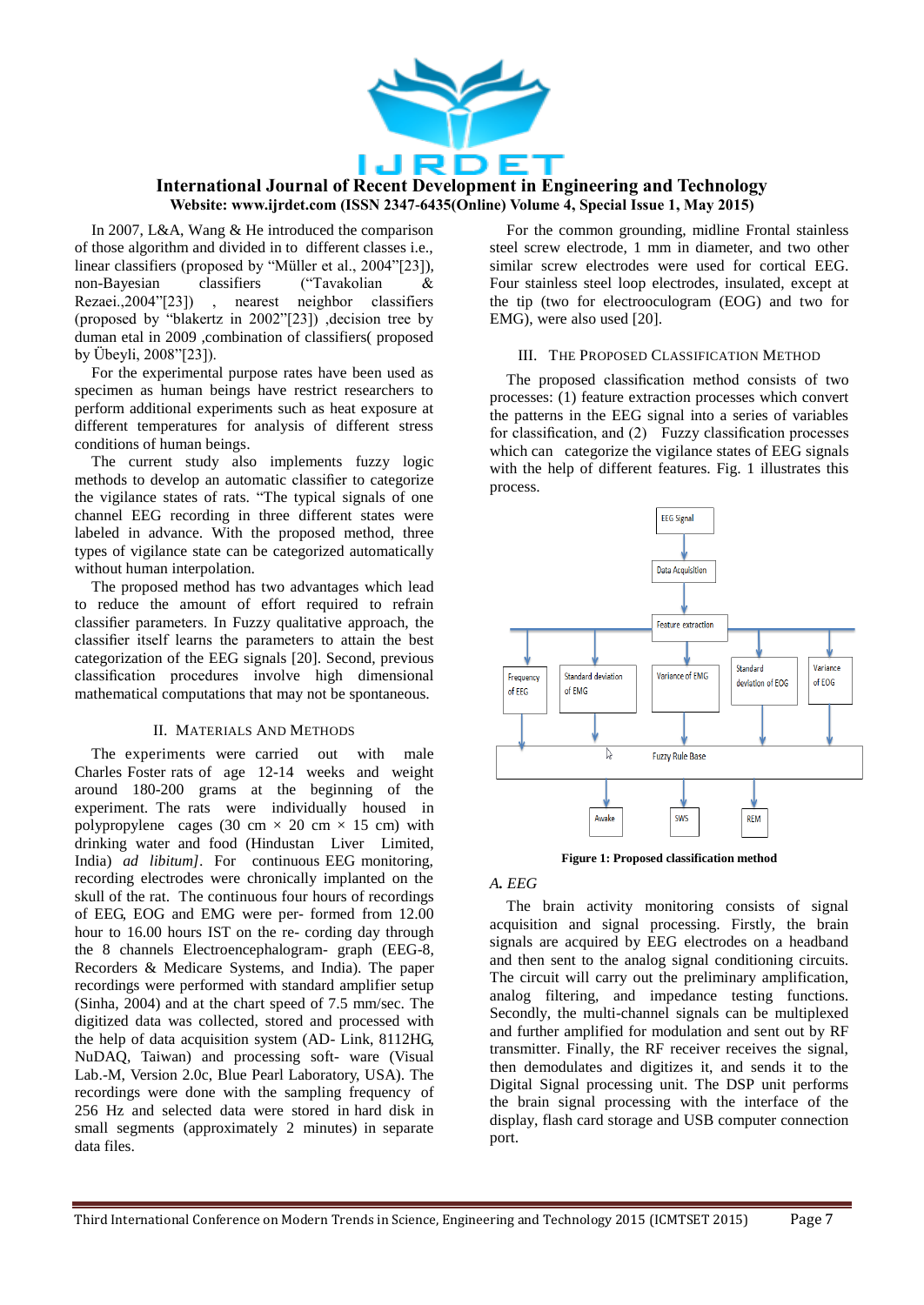

The potentials recorded at the surface vary in polarity in a rhythmical fashion.



**Figure 2: Block diagram of EEG system**

"It is considered that EEG records occur over a wide range, which have been divided into a number of recognized bands, namely, 0.5- 4 Hz (delta or  $\partial$ ), 4 - 8 Hz (theta or  $\theta$ ),  $8 - 13$  Hz (alpha or  $\alpha$ ) and 13 - 35 Hz (beta or β). EEG responses are relatively short duration, nonperiodic signals produced randomly as a response to stimulus.

## *B. Feature Extraction*

This study computes the features of EEG spectrum using the Fuzzy Logic analysis. Features are extracted from the three channel data which includes EEG, EMG, EOG .Frequency of EEG, Standard deviation of EMG, Variance of EMG, Standard deviation of EOG, Variance of EOG are the input features which is used to investigate the three stages of EEG signal. The frequency of EEG is computed with FFT analysis and classification of stages has been done by using fuzzy quantitative analysis.

## *C. Standard Deviation*

Standard Deviation is defined as the how much difference or "dispersion" exists from the average (mean, or expected value). A low standard deviation specifies the data points tend to be very close to the mean; high standard deviation indicates that the data points are spread out over a large range of values.

$$
S.D.(\sigma) = \sqrt{\frac{\Sigma(x-\mu)^2}{N}}
$$

Where,

 $\sigma$  = Symbol of Standard Deviation  $\mu$  = mean of all the values in the data set  $N = Total Number of values in$ data set  $x \equiv x =$  each value in the data set

# *D. Variance*

Variance is defined as the square of standard deviation or the variance of a random variable or distribution is the probability, or mean, of the squared deviation of that variable from its estimated value or mean.

Thus the variance is a degree of measure of the amount of variation in values of that variable, taking account of all probable values and their probabilities.

variance (
$$
\sigma^2
$$
) = SD<sup>2</sup> =  $\frac{\sum (x - \mu)^2}{N}$ 

## IV. FUZZY RULE BASED MODEL

The Extracted parameters Frequency, Standard Deviation and Variance is considered as input variables to the Fuzzy rule based selection process block. Inference System (FIS) maps an input features to output classes using FL. Fuzzy logic are easy to modify a FIS just by including or excluding rules. The fuzzy rules have written for Extracting Features to get results as AWAKE, REM and SWS sample values. Fuzzy Rule Based selection for five inputs and one output model is shown in Fig.2.

## *A. Fuzzy Rules*

*Fuzzy IF- THEN Rule: "IF -THEN rule statements are used to create the conditional statements that consist of fuzzy logic. IF - THEN rule assumes the form where A and B are atomic terms explained by fuzzy sets on the ranges (universe of discourse) X and Y, respectively. The premise of the rule 'X is A' is called antecedent, while the conclusion portion of the rule 'Y is B' is called the consequent which makes one rule i.e. 'If X is A then Y is B'. These rules are based on natural language representation and models, which themselves based on fuzzy sets and fuzzy logic"* [15].

Fuzzy logic as a tool will be applied to analyze the different stages of EEG classification and check the percentage of correct recognition rate by comparing them with manual readings.



## **Fig.3. Fuzzy Rule Based Model**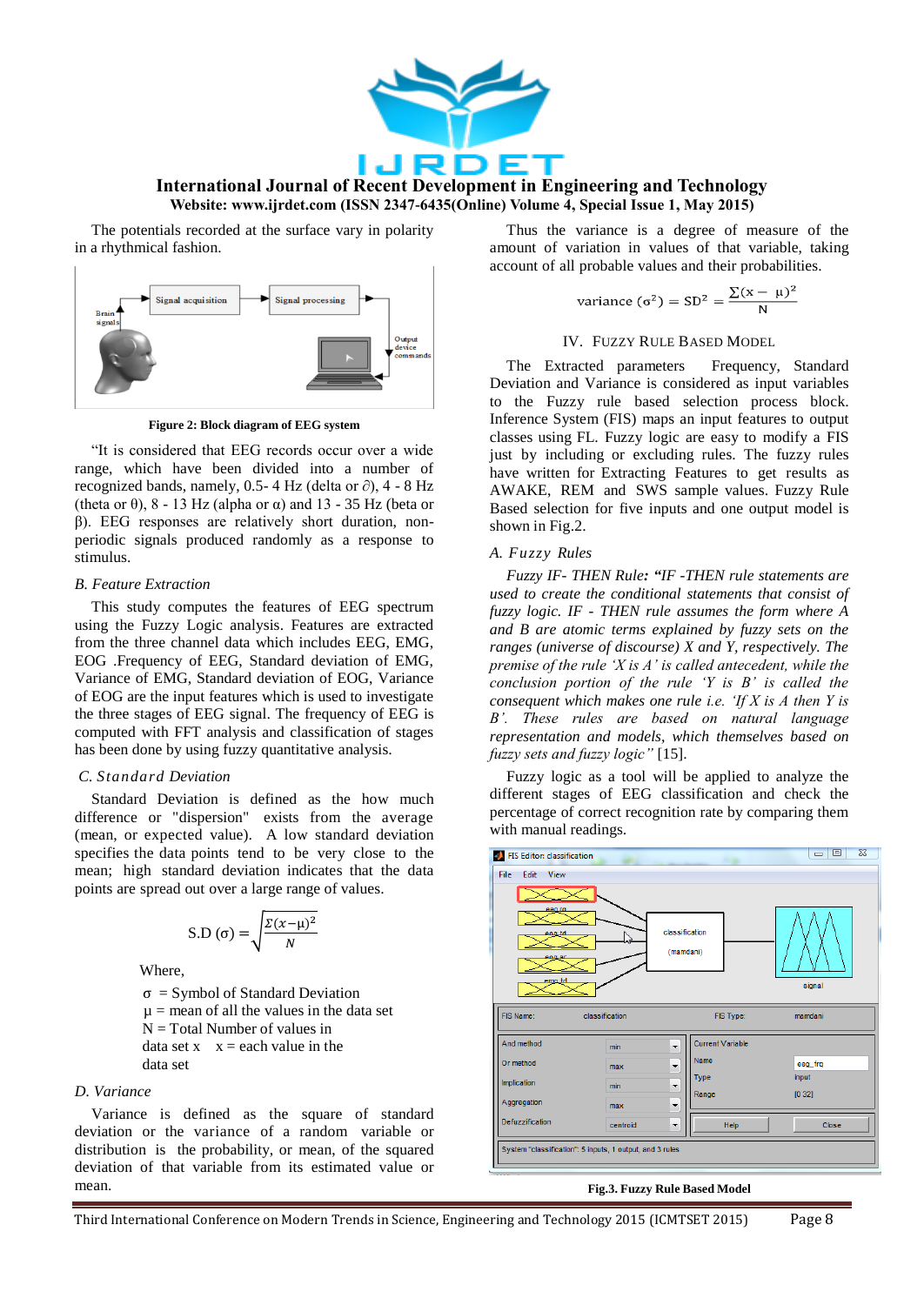

Fuzzy Rule for five input variables and one output variable is defined as few example rules

- a) If (EEG frequency is low) or (EOG standard deviation is high) or (EOG variance is high) or (EMG standard deviation is low) or (EMG variance is low) then (signal is REM)
- b) If (EEG frequency is high) or (EOG standard deviation is low) or (EOG variance is low) or (EMG standard deviation is med) or (EMG variance is med) then (signal is SWS)
- c) If (EEG frequency is med) or (EOG standard deviation is med) or (EOG variance is med) or (EMG standard deviation is high) or (EMG variance is high) then (signal is AWAKE)

If any one of the Fuzzy Classifier output variable (AWAKE, REM and SWS) is present more number of times in Feature Extracted parameters rule, the Classifier will assign that Fuzzy Classifier output variable to be the final output in the Fuzzy System. The Fuzzy Rule Design is shown in Fig.7



**Fig.4. Fuzzy Rule Design**

Number of Fuzzy Rules is dependent on number of input variables and their membership functions. In Fuzzy Rule Based Selection model has 5 variables and 3 membership functions.



**Fig.5. Rule viewer**

**TABLE 1 Fuzzy Constraints:**

| <b>Name</b>            | <b>Classification</b> |
|------------------------|-----------------------|
| Type                   | Mamdani               |
| Inputs/Outputs         | [51]                  |
| Number of Input MFs    | [33333]               |
| Number of Output MFs   | 3                     |
| Number of Rules        | 3                     |
| And Method             | Minimum               |
| Or Method              | Maximum               |
| Imp Method             | Minimum               |
| Agg Method             | Maximum               |
| Defuzzification Method | Centroid              |

*B. Membership Functions (MF)*

A Membership function is a curve that defines how each point in the input space is mapped to a embership value or degree of membership between 0 and 1. The only condition a membership function must really satisfy is that it must vary between 0 and 1.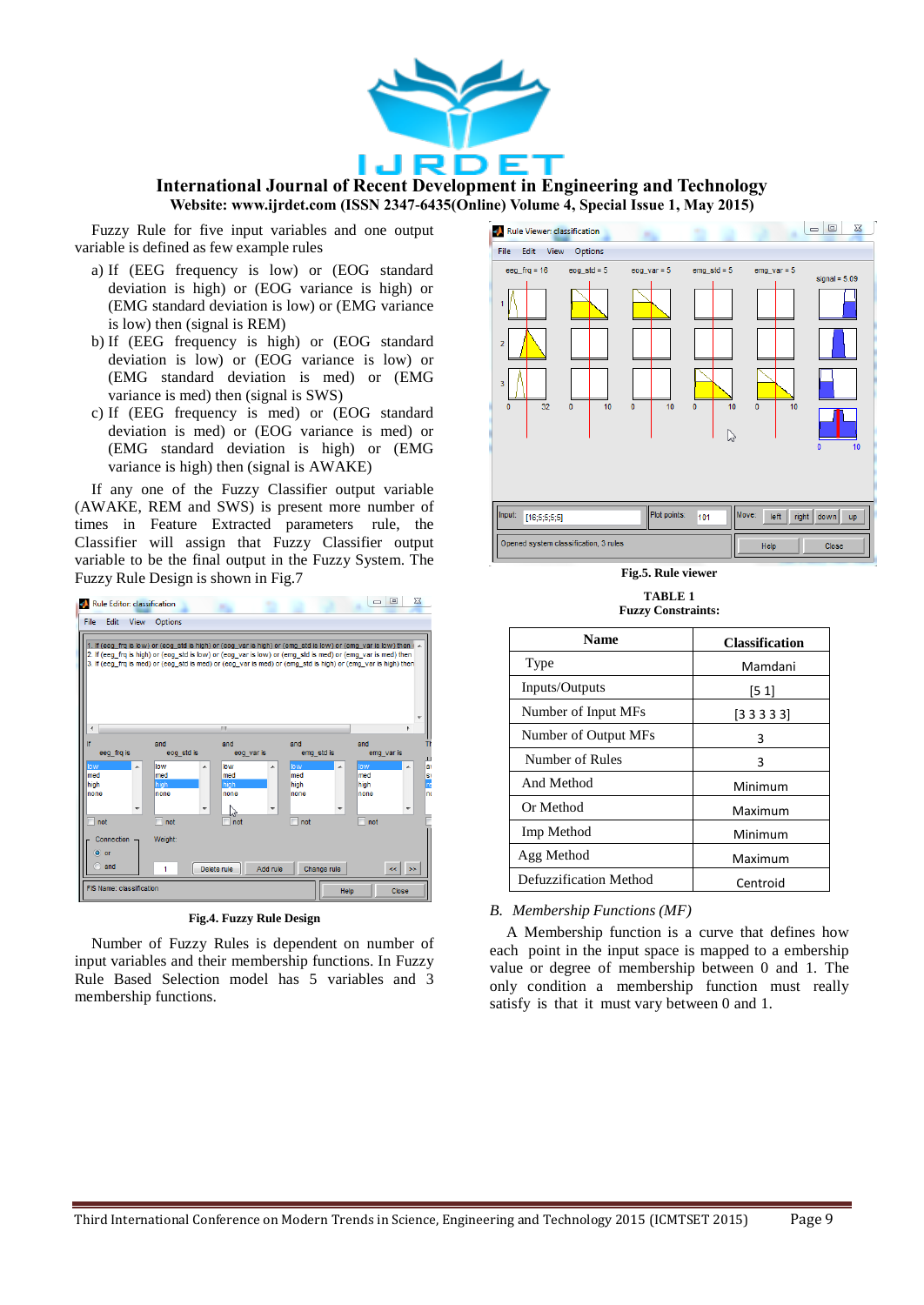

The Fuzzy Logic Toolbox includes several built in membership function types. The list of membership function types are linear function, Gaussian distribution function, sigmoid curve, straight lines, triangular, trapezoidal and quadratic and cubic polynomial curves. All membership functions have the letters mf at the end of their names.

The selected membership function types are:

- a) *Triangle:* The Triangular membership function name is trimf. It collects more than three points to form a triangle.
- b) *Trapezoidal:* The Trapezoidal membership function name is trapmf. It has a flat top and a truncated triangle curve.
- c) *Sigmoid:* The Sigmoid membership function name is sigmf. It provides asymmetric membership functions.
- d) *Gaussian:* The Gaussian membership function name is gaussmf. It provides smooth and nonzero curve at all points.

Fig 6,7,8,9,10 is the input membership functions whereas Fig.11shows the output membership.



**Fig 6: MF's for Frequency of EEG**



**Fig: 7. MF's for S.D of EOG**



**Fig: 8. MF's for variance of EOG**



**Fig: 9 MF's for S.D of EMG**



**Fig: 10 MF's for variance of EMG**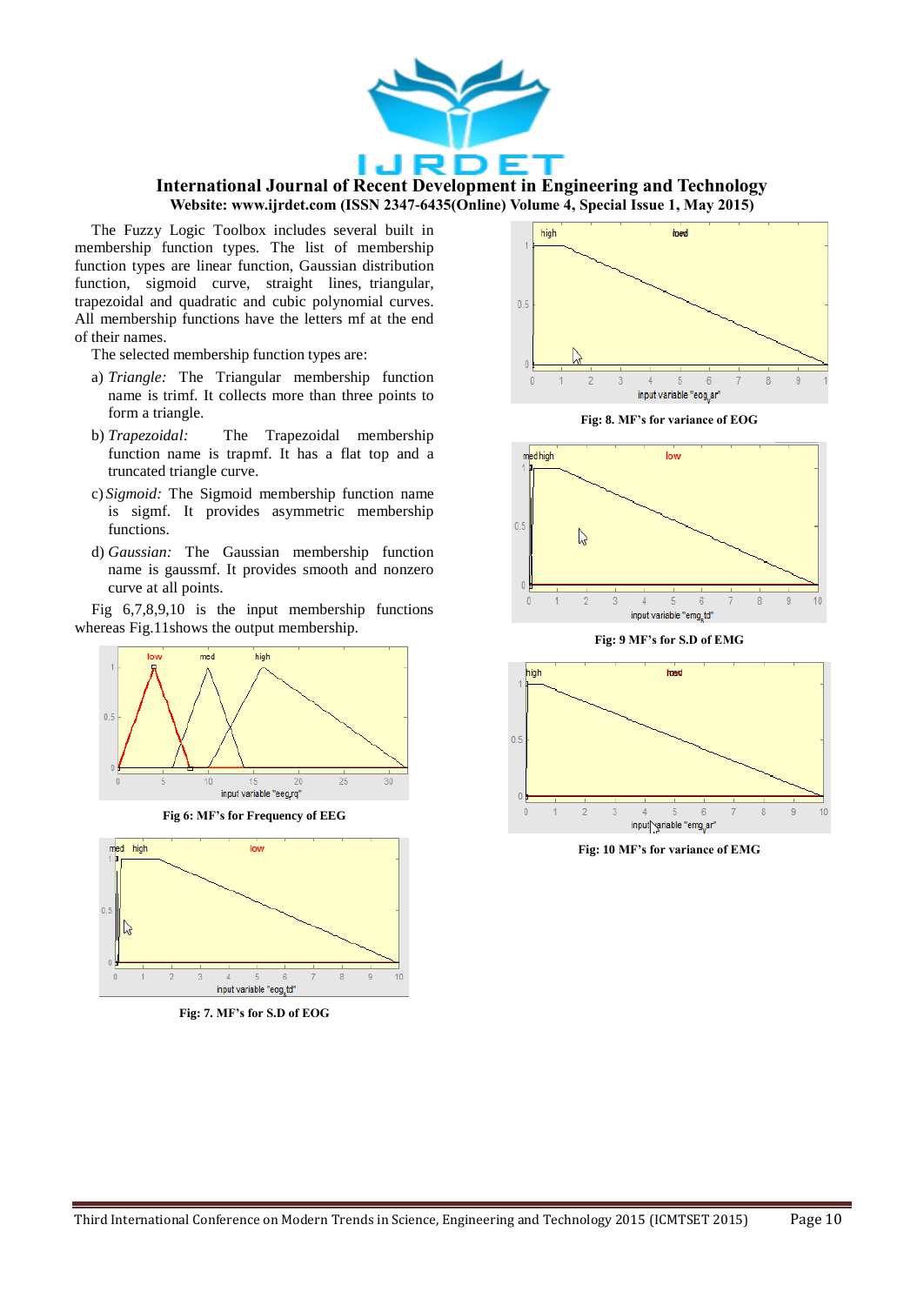

**International Journal of Recent Development in Engineering and Technology Website: www.ijrdet.com (ISSN 2347-6435(Online) Volume 4, Special Issue 1, May 2015)**



**Fig.11. Membership Function for Output Classifier**

## V. FUZZY SCORE

The output will be in the form of Fuzzy Score, for all the Inputs individual score will be generated by FIS. Fuzzy Score is the value that is calculated by FIS considering all fuzzy constraints and membership functions. Fuzzy Score is decided by fuzzy rules and input variables. The Fuzzy Score for this FIS is shown in Fig 9.

#### *A. Classification*

Classifier assigns a class to the feature extracted signal as AWAKE, REM and SWS using fuzzy rules. The Fuzzy Classification result is shown in Fig.10. The interval between 0 to 4 is classified as AWAKE, interval between3.5 to 7 is classified as SWS and the interval between 6.5 to 10 is classified as REM. These results have plotted in Membership Function as shown in Fig.10.



**Fig: 12 Surface viewer**

## VI. RESULT & CONCLUSION

The Fuzzy rule based Classification was evaluated for the Feature Extracted data Set. FIS generates score for each input signal based on the fuzzy Constraints and Fuzzy Rules. Finally, the obtained Fuzzy Score is classified as definitely awake interval between 0 and 3.5, probably awake interval between 3.5 and 4.5,definitely SWS interval between 4.5 and 6.5, probably SWS interval between 6.5 and 7,definitely REM interval 7 and 9.5and probably REM 9.5 and 10 by using algorithm.

## REFERENCES

- [1] Sinha R.K. (2003), "Artificial Neural Network detects changes in electro-encephalogram power spectrum of different sleep-wakes in an animal model of heat stress", Med. Biol. Eng. Comput, 41, pp-595-600.
- [2] Sandya H. B., Hemanth Kumar P. , Himanshi Bhudiraja, Susham K. Rao "Fuzzy Rule Based Feature Extraction and Classification of Time Series Signal" International Journal of Soft Computing and Engineering (IJSCE) ISSN: 2231-2307, Volume-3, Issue-2, May 2013
- [3] C.S. Herrmann, T. Arnolda et el, Adaptive frequency decomposition of EEG with subsequent expert system analysis, Computers in Biology and Medicine 31 (2001) 407–427.
- Shimada, T. & Shiina, T. (2000), "Detection of characteristic waves of sleep EEG by neural network analysis", IEEE Trans. Biomedical Engg., 47(3): 369-379.
- [5] Sinha R. K, Agrawal NK, Ray AK (2003), "A power spectrum based backpropagation artificial neural network model for classification of sleep-wake stages in rats", Ojhas, vol 2, issue 1, Jan-March.
- [6] Sarbadhikari, S.N. (1995), "Neural network aided analysis of electrophysiological signals from the brain of an animal model of depression subjected to chronic physical exercise", Ph.D. Thesis, School of Biomedical Engineering, Banaras Hindu University.
- [7] Dement, W.C. & Kleitman, N. (1957), "Cyclic variations in EEG during sleep and their relation to eye movements, body motility and dreaming", Electroenceph. Clin. Neurophysiol, 9: 673-690.
- [8] Jansen, B.H., Hasman, A. & Lenten, R. (1981), "Piece-wise EEG analysis: an objective evaluation", Int. J. Biomed. Compt., 12: 17- 27.
- [9] Jansen, B.H., Hasman, A. & Lenten, R. (1981), "Piecewise analysis of EEGs using AR-modeling and clustering", Comput. Biomed. Res., 14: 168-178.
- [10] Al-Nashash, H.A.M. (1995), "A dynamic Fourier series for the compression of ECG using FFT and adaptive coefficient estimation", Med. Engg. Phys., 17(3): 197-203.
- [11] Zhouyan, Feng, Zheng Xu (2002), "Analysis of Rat Electroencephalogram under Slow Wave Sleep Using Wavelet Transform", Proceedings of the Second Joint EMBS/BMES Conference Houston, TX, USA\* October 23-26.
- [12] Abdulhamit Subasi et al. (2005), "Automatic recognition of vigilance state by using a wavelet-based artificial neural network", 25 January, Springer-Verlag.
- [13] Sinha et al., (2007), "Backpropagation Artificial Neural Network Classifier to Detect Changes in Heart Sound due to Mitral Valve Regurgitation", J Med Syst. 31:205–209.